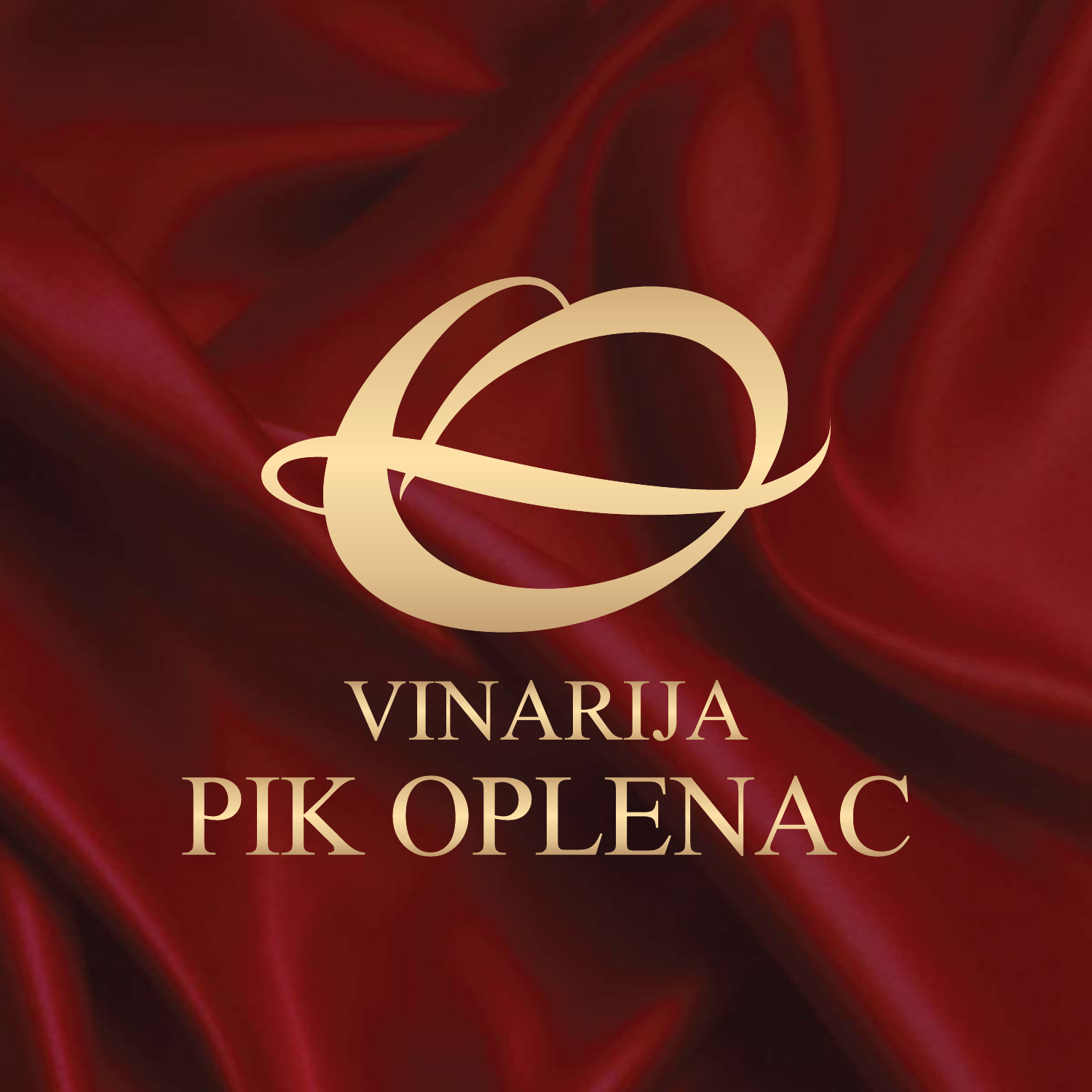# **Welcome to winery PIK Oplenac**

Winery is open for visits every day from 9 am to 21 pm

Protocol for individual visitors

The tour of the winery is **200** RSD and includes: Welcoming the guests, presentation about the history, tradition, philosophy of the winery and the wine making process with the expert consultations (persons under 13 years do not pay admission)

The guests can taste our wines in our wine tasting room where, while enjoying a pleasant venue, surrounded by art pieces and historic sculptures, they can taste different variaties of our wines

The price of wine per glass from the lines VILLA and MONARH is 150,00 RSD The price of wine per glass from the line CONSTANTA is 170,00 RSD The tasting volume is 50 ml (all wine tastings included)

We are able to organise tastings with lunch,

### for more information contact: +381 60 581 38 48

#### \*GROUP VISITS MUST BE ANNOUNCED IN ADVANCE. \* FOR TASTINGS THAT INCLUDE A LUNCH, BOOKING IS REQUIRED AT LEAST FIVE DAYS BEFORE VISITING AND PRE-PAYMENT IN THE AMOUNT OF 50% OF THE COST OF TASTING.

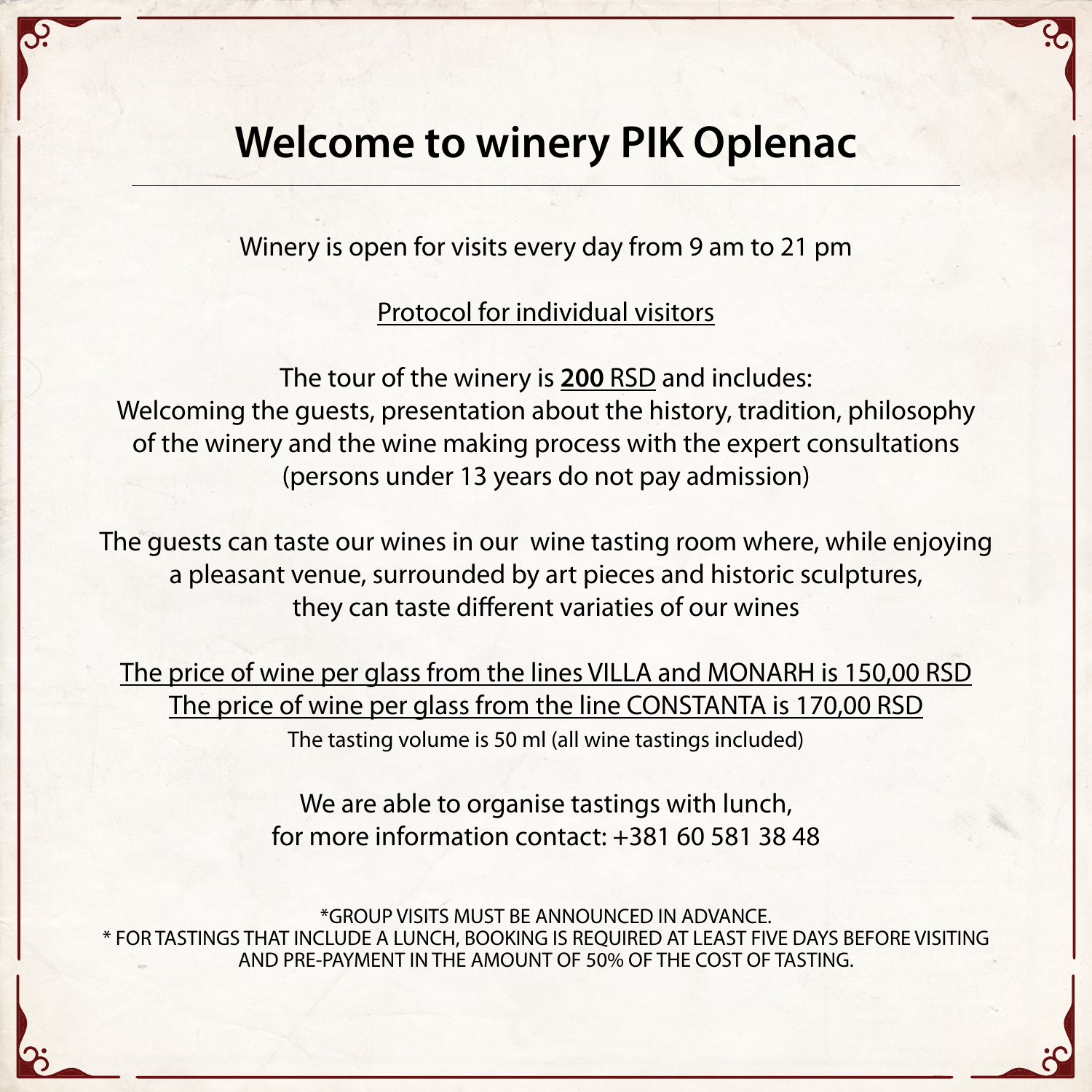

## **1. OPLENAC BASIC (45min)**

(Tour of the winery with wine tasting and a snack)

Tasting wines made of white and red grape variaties by choice, and wine Villa Rose

### Cheese (90g), prosciutto (20g), olives, baguette

## Grape rakija - gratis

## Price per person - 1.040,00 RSD

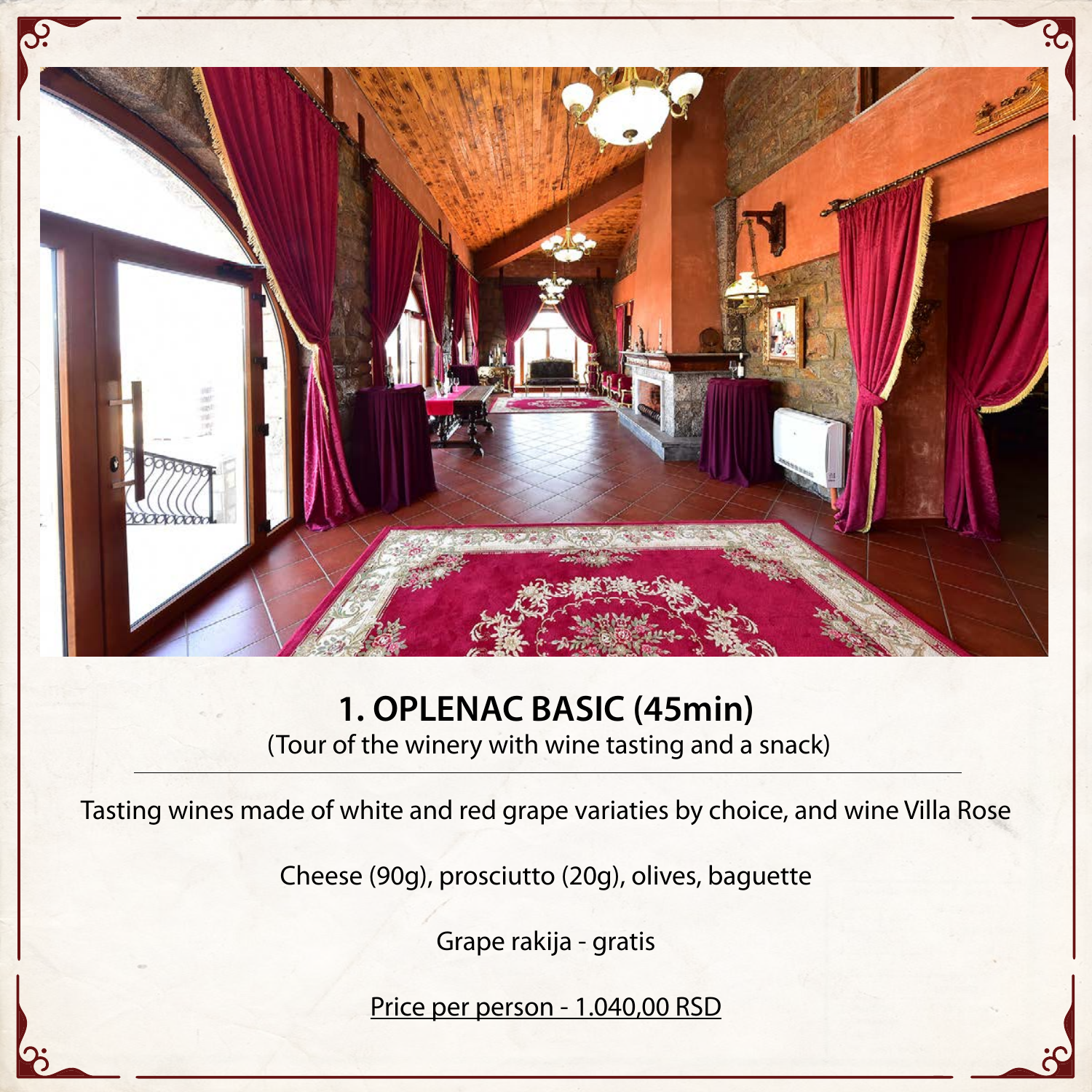

## **2.OPLENAC STANDARD (60min)**

(Tour of the vinery with wine tasting and a snack)

Tasting of the wine Villa Rose, white wines, Villa Chardonnay and Villa Muscat Ottonel and red wines, Monarh Cabernet Sauvignon and Monarh Cuvee

Snack 'Oplenac'

Cheese (90g),kajmak (15g), dry meat (60g), olives, pie with cheese and herbs (40g), projanica (30g), baguette

Grape rakija - gratis

Price per person 1.950,00 RSD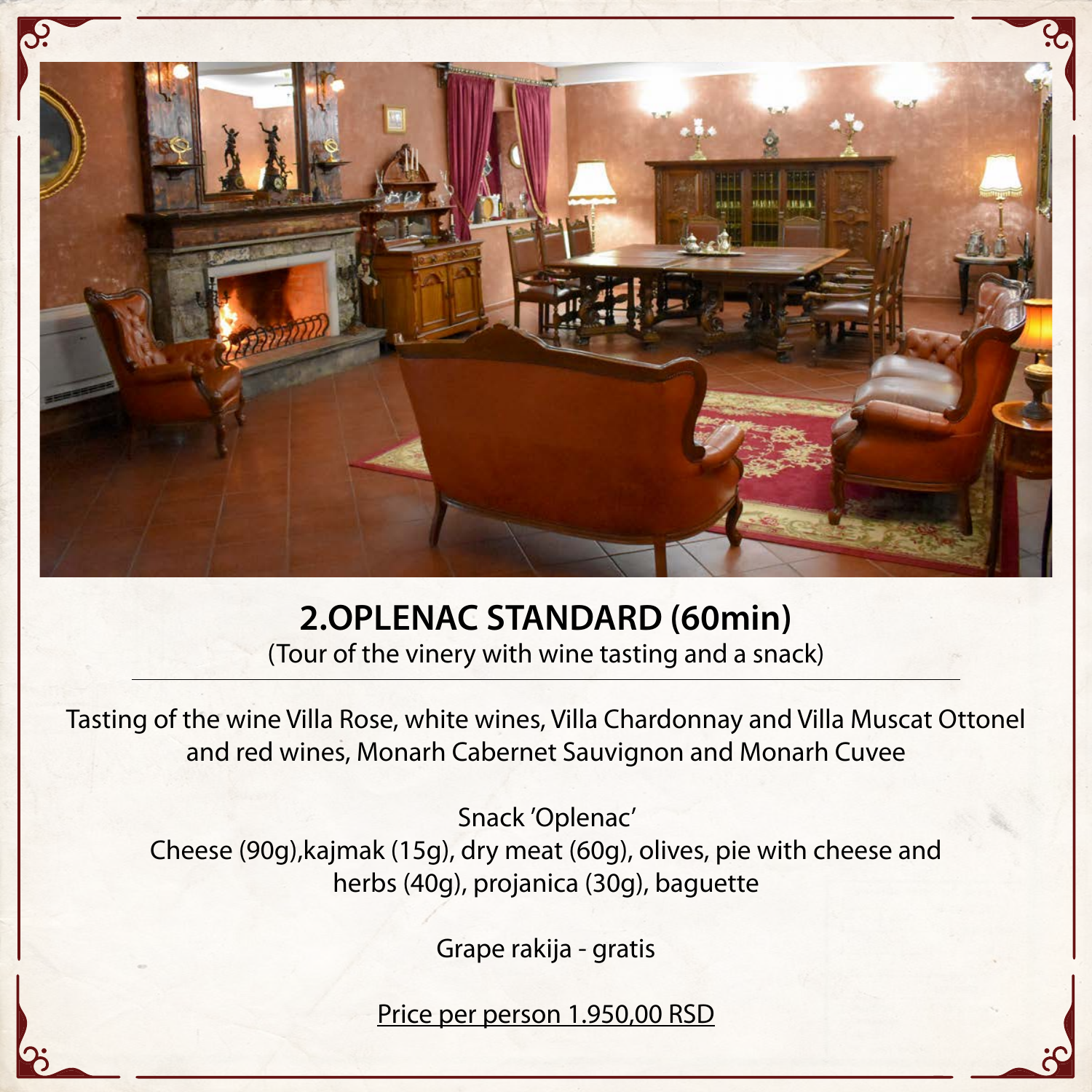## **COCTAIL BASIC**

(Includes tasting three different types of wine with canapes and a snack)

Cheese (90g), prosciutto (20g), olives, baguette, canapes (5 pieces with smoked meat)

Grape rakija - gratis

Price per person - 1.680,00 RSD

IT IS POSSIBLE TO ORGANIZE DIFFERENT TYPES OF FESTIVITIES, WEDDINGS, BIRTHDAYS, CELEBRATIONS, COCKTAIL DINNERS WITH A MUSICAL PROGRAM

\*Musical program and photographer upon request

Smoking is not allowed in the winery, except in the place intended for that purpose